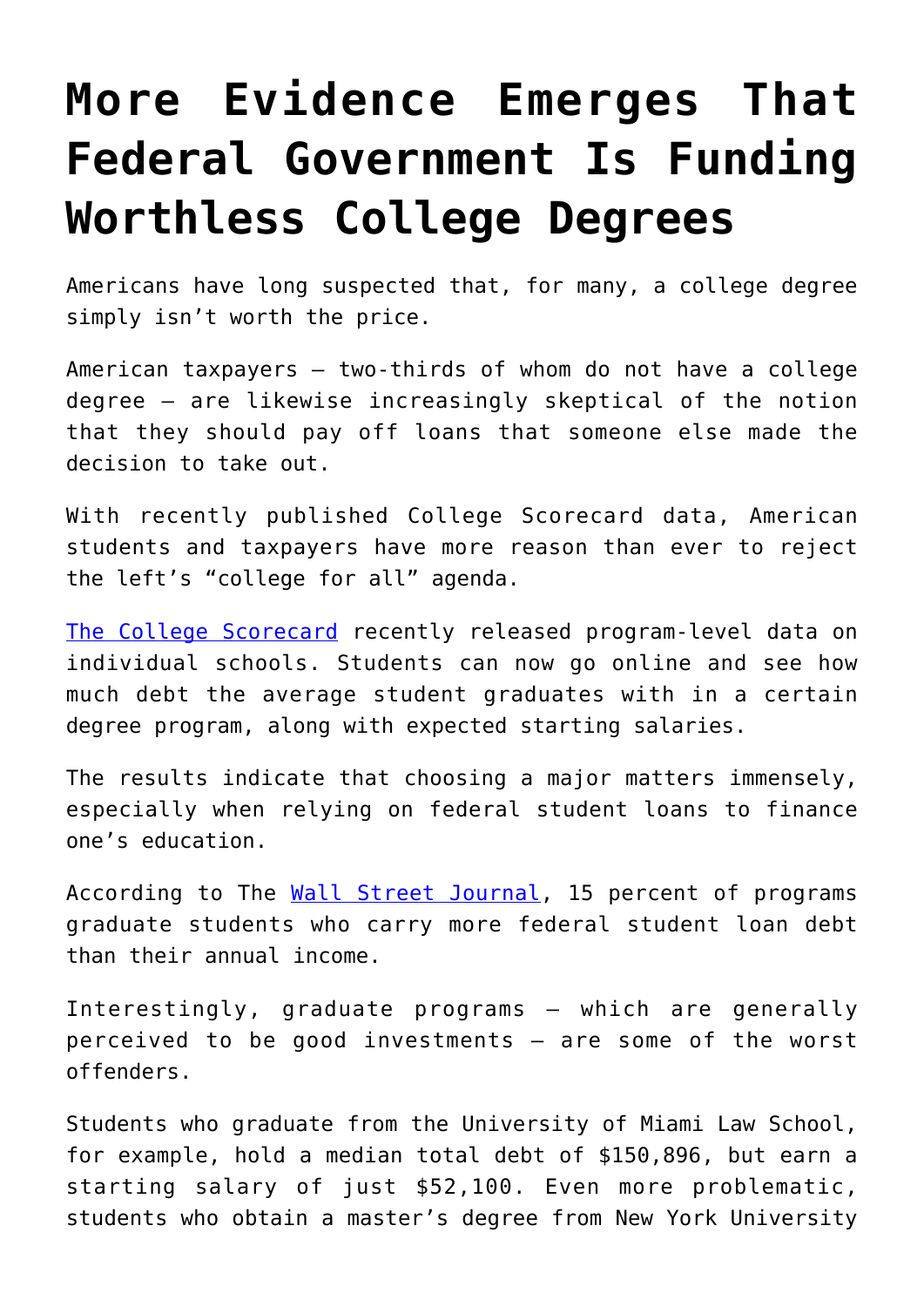in film/video and photographic arts graduate with a median total debt of a whopping \$168,568, but earn a median starting salary of \$29,600.

Those findings are particularly concerning, considering that there is virtually no cap on how much students can borrow for graduate school under the PLUS loan program.

There is simply no reason that American taxpayers should be footing the entire cost of the bill upfront for degrees with such a low return on investment.

The new College Scorecard data provides not only valuable insights into the debt burden of college students, but also underscores the deep-rooted inefficiencies in our federal student loan programs.

Holders of bachelor's degrees hold an average of [\\$31,172 in](https://www.credit.com/personal-finance/average-student-loan-debt/) [student loan debt.](https://www.credit.com/personal-finance/average-student-loan-debt/) However, depending on where a student goes to school and what their major is, earnings potential can be quite different.

For example, at the University of Miami, students who study mechanical engineering graduate with a median total debt of \$20,500 and earn a median starting salary of \$66,400. However, political science majors graduate with similar debt, \$18,269, but earn a median starting salary of \$37,500.

Providing the same loan to both of those student populations paints an inaccurate picture of their earnings potential. The private sector, by contrast, would take into account earnings potential before providing a loan to a student who may not be able to pay it back.

Unfortunately, American taxpayers are on the hook for students who are not able to make loan payments.

It is simply poor public policy for Americans' hard-earned tax dollars to go toward degrees of such questionable value.